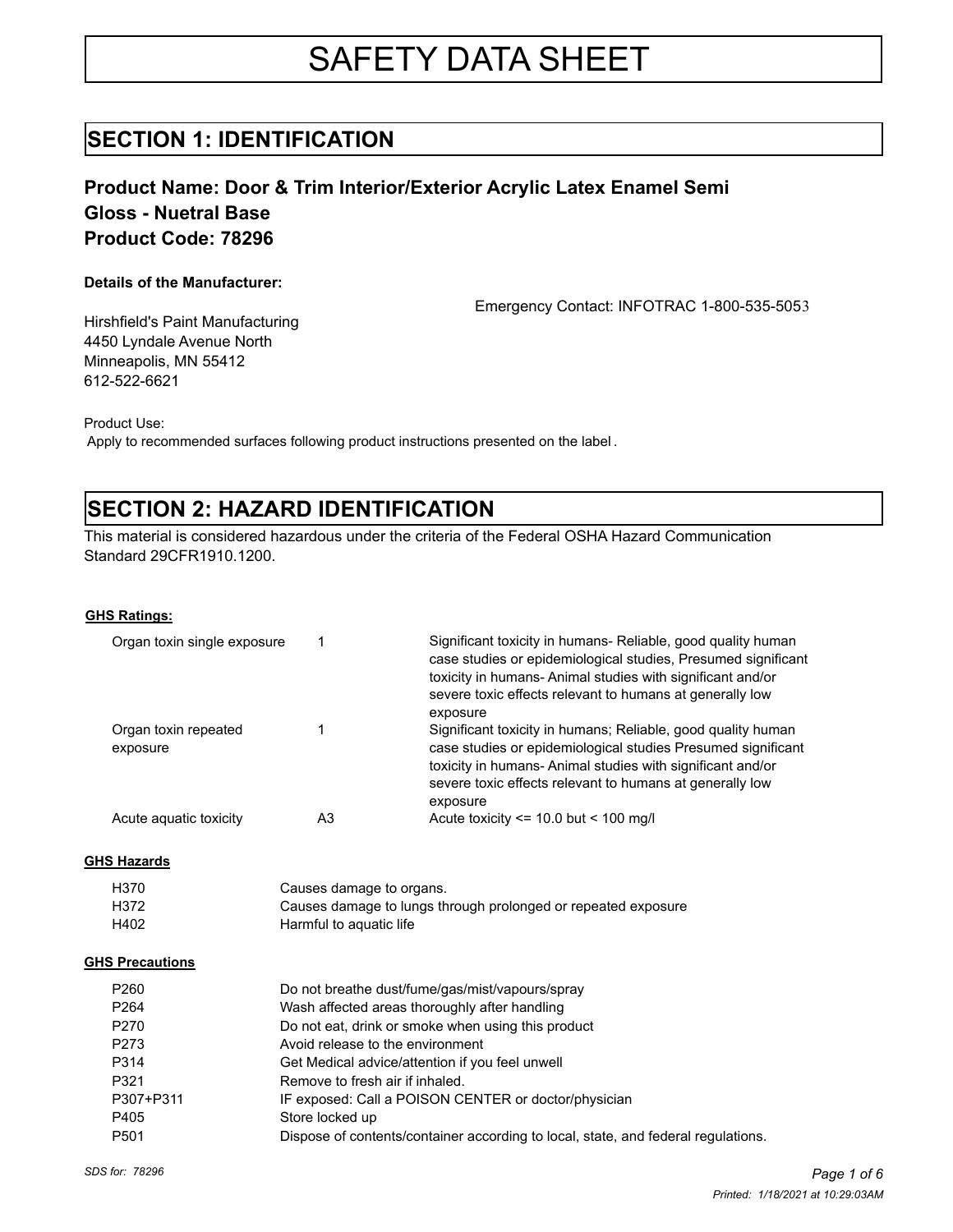

# **SECTION 3: COMPOSITION/INFORMATION ON INGREDIENTS**

| <b>Chemical Name</b>                            | <b>CAS number</b> | <b>Weight Concentration %</b> |
|-------------------------------------------------|-------------------|-------------------------------|
| 2,2,4-Trimethyl-1,3-pentanediol monoisobutyrate | 25265-77-4        | 1.00% - 5.00%                 |
| 1,2-Propylene glycol                            | 57-55-6           | $1.00\%$ - $5.00\%$           |

Any concentration shown as a range is to protect confidentiality or is due to batch variation.

# **SECTION 4: FIRST-AID MEASURES**

**If Inhaled**: Move person to fresh air.

**If in eyes**: Rinse cautiously with water for several minutes. Remove contact lenses, if present and easy to do. Continue rinsing. If eye irritation persists: get medical advice.

**If on skin:** Wash with plenty of soap and water.

**If ingested:** Rinse Mouth. Seek medical attention.

**Notes to physician:** No further relevant information available.

### **SECTION 5: FIRE-FIGHTING MEASURES**

Flash Point: 103 C (217 F) LEL: N/A UEL: N/A

**Extinguishing Media:** Water spray jet, extinguishing powder, CO2, foam.

**Hazardous combustion products:** Carbon monoxide, carbon dioxide, nitrogen oxides (NOx), sulphur dioxide (SO2).

**Protective equipment:** Wear protective clothing and self-contained respiratory protective device (SCBA).

# **SECTION 6: ACCIDENTAL RELEASE MEASURES**

**Personal precautions, protective equipment, and emergency procedures:** 

Wear protective clothing including safety glasses/eye shields. Keep unprotected people away.

**Environmental precautions:** Contain all spills.Keep out of sewer, streams, lakes, and other

groundwaters.

**Methods and material for containment and cleaning up:** Contain all spills. Solidify with absorbent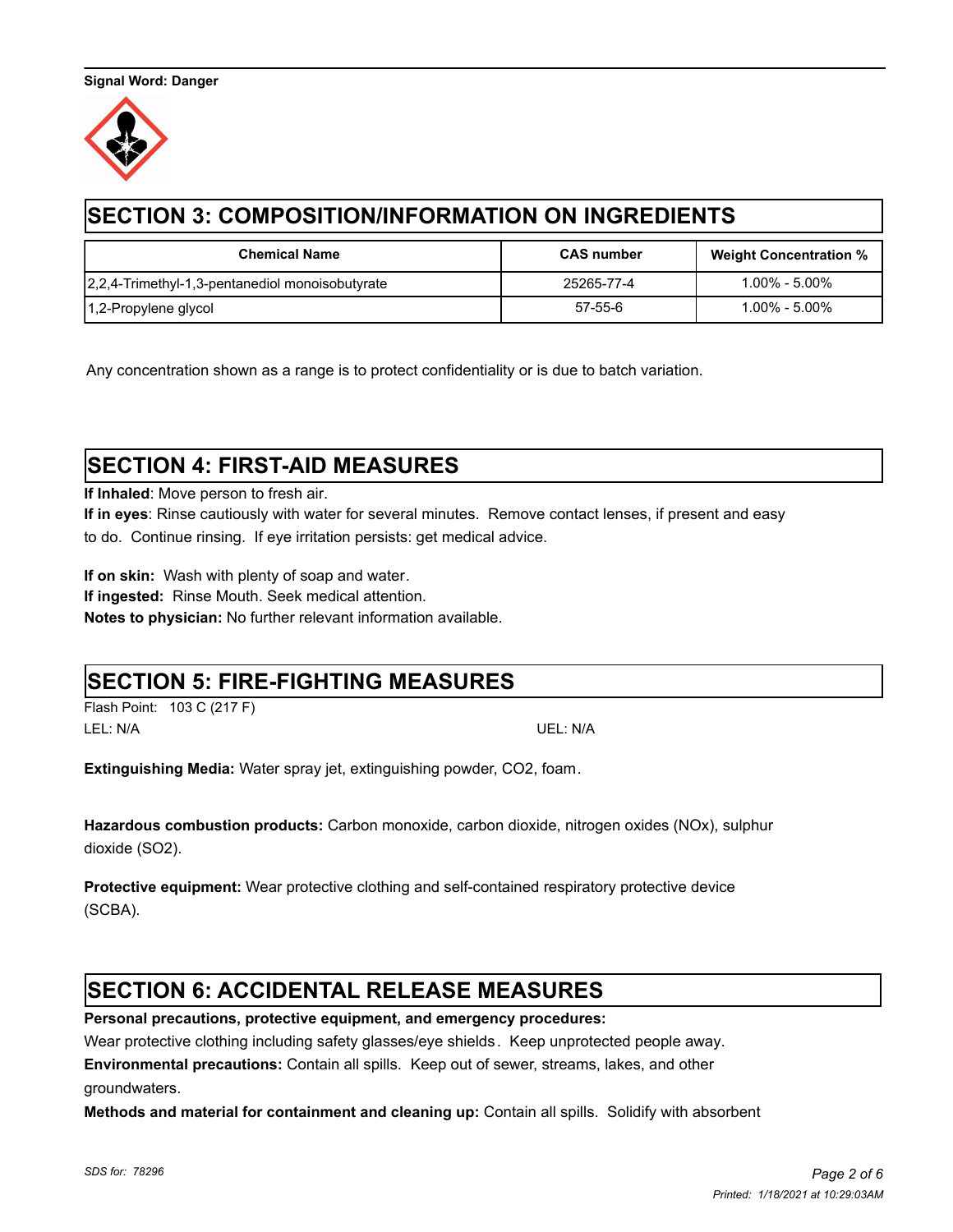materials such as diatomaceous earth, clay, or vermiculite. Collect into suitable containers and dispose of properly. See Section 13: Disposal considerations.

# **SECTION 7: HANDLING AND STORAGE**

**Precautions for safe handling:** Use appropriate personal protective equipment. See Section 8: Exposure controls/personal protection. If contacted on skin, wash affected area.

**Conditions for safe storage:** Keep container tightly closed when not in use. Keep from freezing. Store upright in original container protected from sunlight. Store locked up.

# **SECTION 8: EXPOSURE CONTROLS/PERSONAL PROTECTION**

| <b>Chemical Name / CAS No.</b>                                                   | <b>OSHA Exposure Limits</b> | <b>ACGIH Exposure Limits</b> | <b>Other Exposure Limits</b> |
|----------------------------------------------------------------------------------|-----------------------------|------------------------------|------------------------------|
| $2,2,4$ -Trimethyl-1,3-<br>pentanediol<br><b>I</b> monoisobutyrate<br>25265-77-4 | Not Established             | Not Established              | Not Established              |
| 1,2-Propylene glycol<br>57-55-6                                                  | Not Established             | Not Established              | Not Established              |

**Appropriate engineering controls:** Use local exhaust ventilation when product is used in a confined area to keep worker exposure below regulatory limits.

**Respiratory protection:** If local exhaust or other engineering controls are not used, use a properly fitted NIOSH approved mask.

**Eye/face protection:** Wear safety glasses with side shields.

**Skin protection:** Use protective clothing chemically resistant to this material.

**Hand protection:** Use gloves chemically resistant to the product when prolonged or frequent repeated contact could occur. Examples of preferred glove materials include: Natural rubber ("latex"), neoprene, nitrile/butadiene rubber ("nitrile" or "NBR"), polyethylene, ethyl vinyl alcohol laminate ("EVAL"), polyvinyl chloride ("PVC" or "vinyl"). The selection of a specific glove should also take into account other work to be performed with the glove, potential body reactions to glove material, and specifications/instructions by the glove manufacturer.

**Contaminated gear:** Wash contaminated gear before re-use.

# **SECTION 9: PHYSICAL AND CHEMICAL PROPERTIES**

**Appearance:** White Liquid **Constanting Constanting Constanting Odor:** Slight Latex **Odor threshold:** no data available **pH** 8.7

**Density:** 1.07 **Evaporation rate:** <1.00, water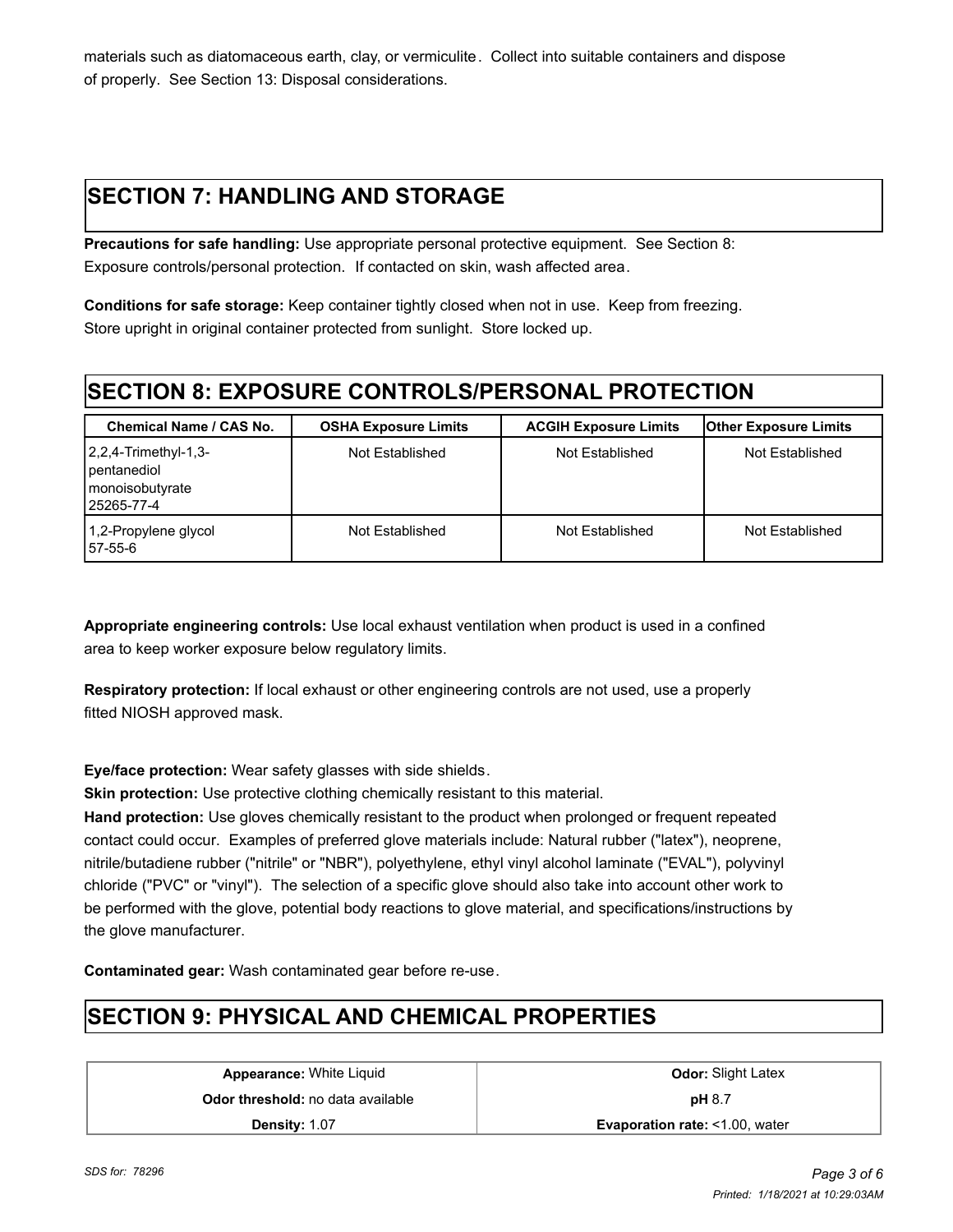**Melting point:** 0°C (32°F) water **Freezing point:** 100°C (212°F) water **Vapor Density:** no data available **Vapor Pressure:** no data available **Solubility:** no data available **Boiling range:** no data available **Flash point:** None Detected **Flammability:** no data available **Explosive Limits:** no data available **Partition coefficient (n-** no data available **octanol/water): Autoignition temperature:** no data available **Decomposition temperature:** no data available **Grams VOC less water:** no data available **Kinematic Viscosity (25°C,** >0.0002 m2/sec **77°F)**

# **SECTION 10: STABILITY AND REACTIVITY**

#### **Reactivity**

Not reactive under recommended conditions of storage and handling.

### **Chemical stability**

Stable under normal ambient temperature and conditions while in storage and being handled.

**Possibility of hazardous reactions:** None known. Product will not undergo hazardous polymerization.

**Conditions to avoid:** Keep away from oxidizing agents, strong acids and bases. Excessive heat may cause the container to rupture.

**Hazardous decomposition materials:** Thermal decomposition may yield monomers, carbon monoxide, carbon dioxide, nitrogen oxides (NOx), and sulphur dioxide (SO2).

# **SECTION 11: TOXICOLOGICAL INFORMATION**

*Toxicological information on the components of this product appears in this section when such data is available.*

### **Mixture Toxicity**

Inhalation Toxicity LC50: 91mg/L

#### **Component Toxicity**

| 25265-77-4    | 2.2.4-Trimethyl-1.3-pentanediol monoisobutyrate<br>Oral LD50: 3,200 mg/kg (Rat) Inhalation LC50: 4 mg/L (Rat) |
|---------------|---------------------------------------------------------------------------------------------------------------|
| $57 - 55 - 6$ | 1,2-Propylene glycol<br>Oral LD50: 20 g/kg (Rat)                                                              |

#### **Likely routes of exposure and effects of that exposure**

**Inhalation:** No data available.

**Ingestion:** No data available.

**Skin contact:** No data available.

**Eye contact:** No data available.

**Specific Target Organ Toxicity (STOT)-single exposure:** No data available. Based on ingredients and their concentrations in the product, the product is classified as 1 for STOT- single exposure . Significant toxicity in humans.

**Specific Target Organ Toxicity (STOT)-repeated exposure:** No data available. Based on ingredients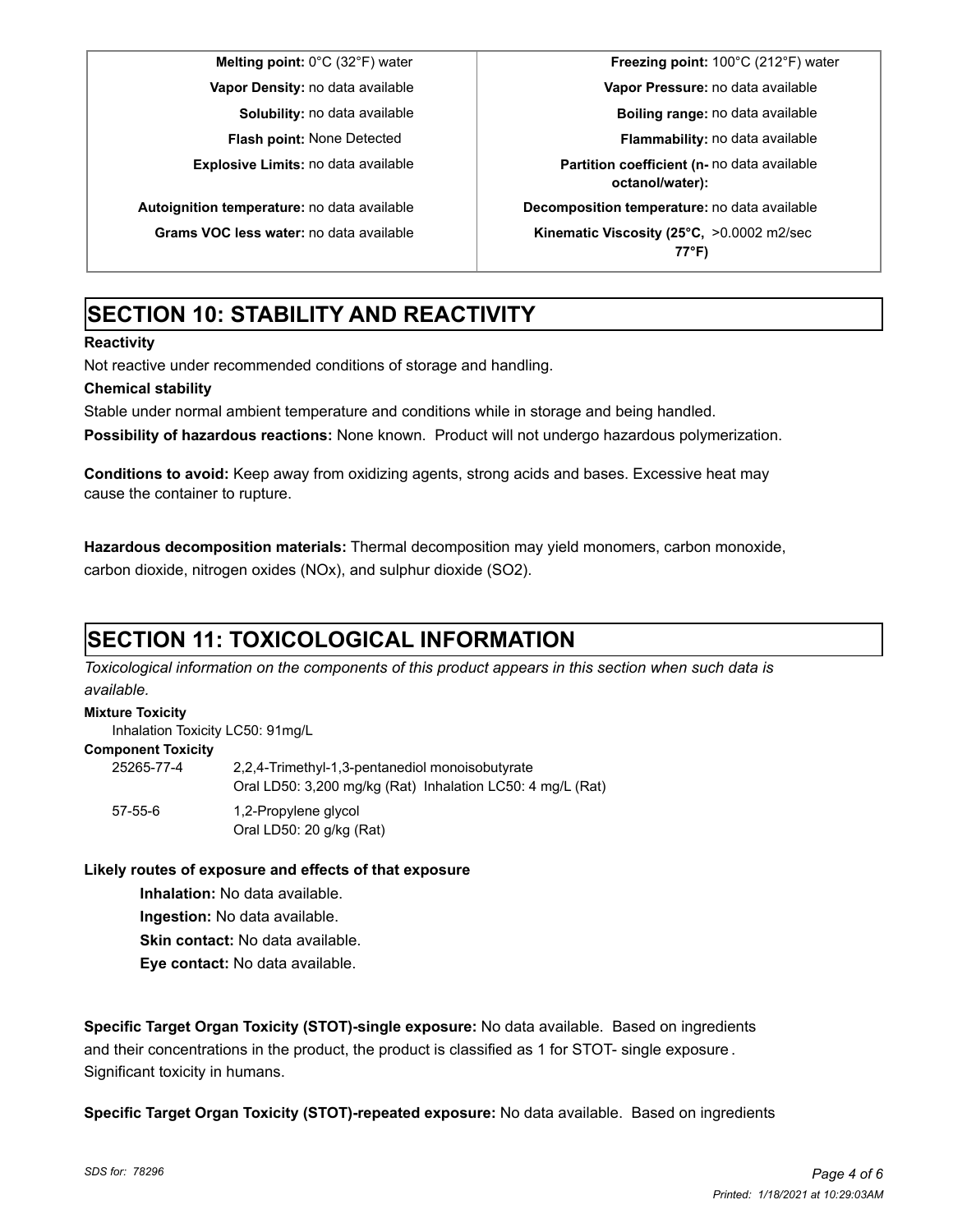and their concentrations in the product, the product is classified as Category 1: causes damage to lungs through prolonged or repeated exposure.

**Carcinogenicity:** No data available. Based on ingredients and their concentrations in the product, the product is not classified as causing cancer.

CAS Number Description % Weight Carcinogen Rating

**Acute toxicity:** No data available.

**Germ Cell Mutagenicity:** No data available. Based on ingredients and their concentrations in the product, the product is not classified as mutagenic.

**Reproductive Toxicity:** No data available. Based on ingredients and their concentrations in the product, the product is not classified as a reproductive hazard.

# **SECTION 12: ECOLOGICAL INFORMATION**

*Ecotoxicological information on this product or its components appears in this section when such data is available.*

**Toxicity:** No data available.

**Persistence and degradability:** No data available.

**Bioaccumulative potential:** No data available.

**Mobility in soil:** No data available.

**Other adverse effects:** No data available.

| <b>Component Ecotoxicity</b>                       |                                                                                                                                                                                                                                                                                                                                  |
|----------------------------------------------------|----------------------------------------------------------------------------------------------------------------------------------------------------------------------------------------------------------------------------------------------------------------------------------------------------------------------------------|
| 2,2,4-Trimethyl-1,3-pentanediol<br>monoisobutyrate | LC50 96 h Pimephales promelas 30 mg/L<br>EC50 72 h Pseudokirchneriella subcapitata 18.4 mg/L (IUCLID)                                                                                                                                                                                                                            |
| 1,2-Propylene glycol                               | LC50 96 h Oncorhynchus mykiss 51600 mg/L (IUCLID); LC50 96 h<br>Oncorhynchus mykiss 41 - 47 mL/L (EPA); LC50 96 h Pimephales promelas<br>51400 mg/L (IUCLID); LC50 96 h Pimephales promelas 710 mg/L (EPA)<br>EC50 48 h Daphnia magna >1000 mg/L [Static] (EPA)<br>EC50 96 h Pseudokirchneriella subcapitata 19000 mg/L (IUCLID) |

### **SECTION 13: DISPOSAL CONSIDERATIONS**

**Disposal methods**: DO NOT DUMP IN ANY SEWERS, ON THE GROUND, OR INTO ANY BODY OF WATER. All disposal practices must be in compliance with all Federal, State, and local laws and regulations. Wear proper protective equipment. See Section 8: Exposure controls/personal protection.

# **SECTION 14: TRANSPORT INFORMATION**

**DOT Classification:** Not classified **UN proper shipping name:** Not regulated **UN Code:** Not regulated. **UN Transport hazard class:** Not classified **Packing group number:** Not regulated